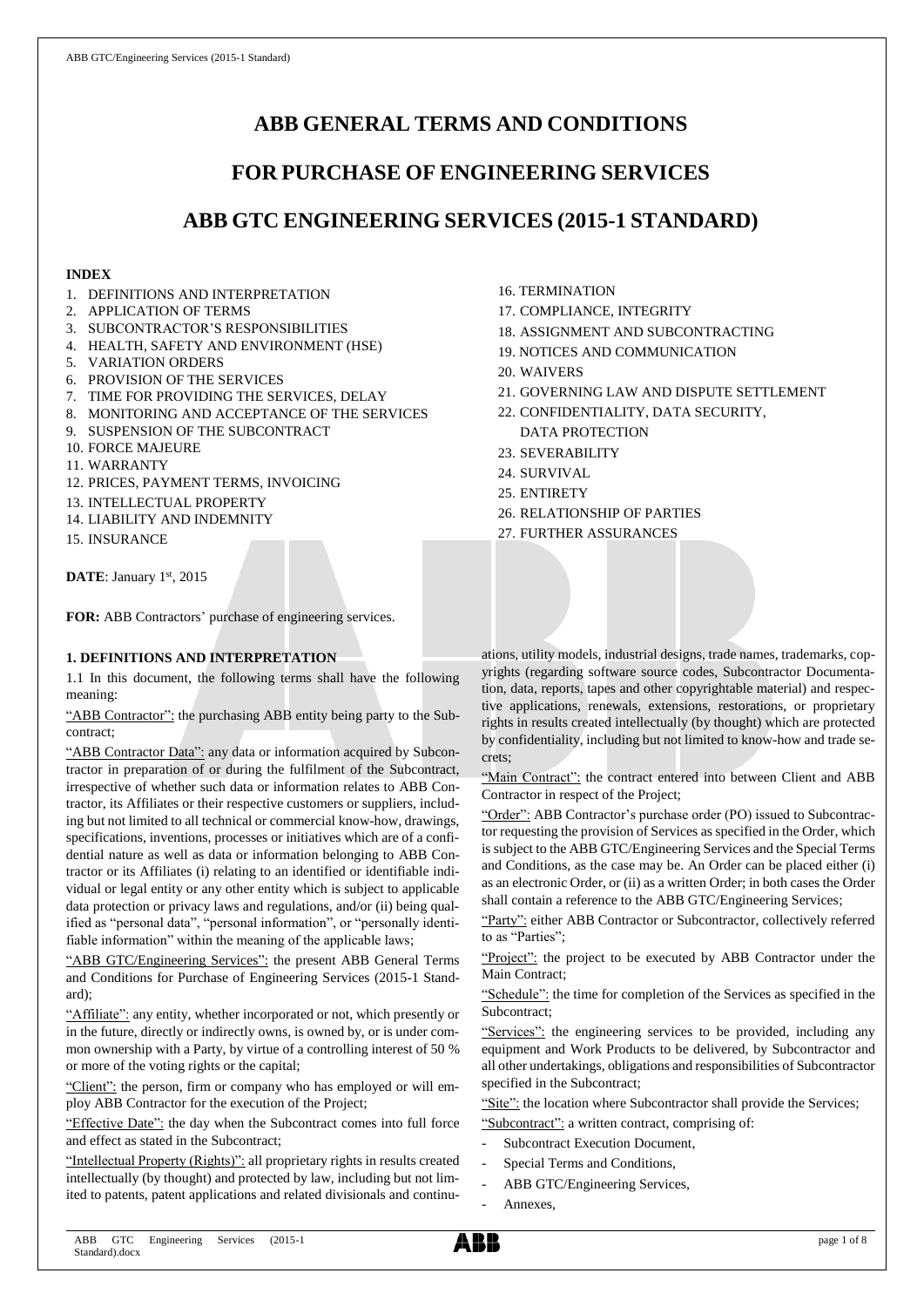and/or the Order, which is accepted by Subcontractor (either expressly by written statement or impliedly by fulfilling the Subcontract in whole or in part);

"Subcontractor": the party of the Subcontract responsible for providing the Services;

"Subcontract Price": the price to be paid by ABB Contractor to Subcontractor as specified in the Subcontract;

"Variation Order": a change to the Subcontract such as to alter the Schedule, and to amend, to omit, to add to, or otherwise to change the Services or any parts thereof;

"Work Product": means all materials, documents, software or other items which are the result of the Services provided by Subcontractor in any form or media, including without limitation to data, diagrams, reports, specifications (including drafts).

1.2 Unless otherwise specified in the present ABB GTC/Engineering Services or the Subcontract:

1.2.1 References to Clauses are to Clauses of the ABB GTC/Engineering Services;

1.2.2 Headings to Clauses are for convenience only and do not affect the interpretation of the ABB GTC/Engineering Services;

1.2.3 The use of the singular includes the plural and vice versa.

1.3 Capitalized terms used in the ABB GTC/Engineering Services and the Subcontract shall have the meaning and shall be interpreted in the way described under Clause 1.1 above or as otherwise expressly defined in the ABB GTC/Engineering Services, or the Subcontract.

### **2. APPLICATION OF TERMS**

2.1 The Subcontract, including the ABB GTC/Engineering Services, shall be the exclusive terms and conditions upon which ABB Contractor is willing to deal with Subcontractor, and the terms of the Subcontract, including the ABB GTC/Engineering Services, shall govern the contractual relationship between ABB Contractor and Subcontractor.

2.2 No terms or conditions endorsed upon, delivered with or contained in Subcontractor's quotations, acknowledgements or acceptances, specifications or similar documents will form part of the Subcontract, and Subcontractor waives any right which it otherwise might have to rely on such other terms or conditions.

2.3 Any amendment to the Subcontract or deviations from the provisions of the Subcontract shall have no effect unless expressly agreed in writing by the Parties.

### **3. SUBCONTRACTOR'S RESPONSIBILITIES**

3.1 Subcontractor shall provide the Services (including Work Products):

3.1.1 in accordance with the applicable laws and regulations;

3.1.2 in accordance with the quality standards stated under Clause 11.1 and further specified in the Subcontract;

3.1.3 free from defects and from any rights of third parties;

3.1.4 on the dates specified in the Schedule;

3.1.5 in the quantity specified in the Subcontract; and

3.1.6 in accordance with ABB Contractor's instructions which may be issued from time to time; and

3.1.7 by skilled, experienced and competent engineers, foremen and labour, hired in numbers necessary for the proper and timely provision of the Services.

3.2 Subcontractor shall not substitute or modify any of the Services without ABB Contractor's prior written approval.

3.3 Subcontractor shall access the Site only with ABB Contractor's prior written approval. ABB Contractor shall grant Subcontractor access to the respective portions of the Site (as may be required in accordance with the Schedule) to enable Subcontractor to perform its obligations under the Subcontract.

3.4 Subcontractor shall co-operate with ABB Contractor's request in scheduling and providing the Services to avoid conflict or interference with work provided by other contractors and third parties at Site.

3.5 Subcontractor shall in a timely manner obtain and pay for all permits, licenses, visas and approvals necessary to allow its personnel to execute the Services in accordance with the Schedule. Personnel shall comply with particular country specific travel safety instructions and/or restrictions as provided by ABB Contractor. Subcontractor shall employ and provide sufficient number of competent and experienced personnel for the execution of the Services. Upon ABB Contractor's request Subcontractor shall remove forthwith from the Site any person who, in the opinion of ABB Contractor, misconducts or is incompetent or negligent. Any person so removed shall be replaced within fifteen (15) calendar days by a competent substitute. All costs relating to such removal shall be borne by Subcontractor. Subcontractor shall employ only persons free from contagious diseases. Subcontractor shall, if requested by ABB Contractor, perform medical examination of his employees and provide ABB Contractor with the results of such examination, unless such provision would violate applicable laws.

3.6 Subcontractor shall satisfy itself as to the specifics of the Site, and all aspects thereof insofar as they affect the execution of the Services. Subcontractor shall also satisfy itself as to the means of access to the Site, the accommodation which may be required, the extent and nature of work and materials necessary for execution and completion of the Services, and whether Subcontractor has reasonably considered all such aspects in the Subcontract Price.

3.7 Subcontractor shall be responsible for any activities performed by its employees in relation to the Subcontract, and in particular the following shall apply:

3.7.1 Subcontractor assumes full and exclusive responsibility for any accident or occupational disease occurred to its employees in relation to the performance of the Subcontract.

3.7.2 It is expressly agreed that the Subcontract does not imply any employment relationship between ABB Contractor and Subcontractor, or between ABB Contractor and Subcontractor's employees assigned to the execution of the Subcontract. ABB Contractor shall remain free of any direct or indirect responsibility or liability for labour, social security or taxes with respect to Subcontractor and its employees assigned to the performance of the Subcontract.

3.7.3 Subcontractor shall hire or subcontract in its own name all employees required to perform effectively the Subcontract, who shall under no circumstances act as ABB Contractor's employees.

3.7.4 Subcontractor shall be solely and exclusively responsible for any claims and/or lawsuits filed by its employees and – unless caused by ABB Contractor's gross negligence or intentional act – hold ABB Contractor entirely safe and harmless from such claims and/or lawsuits. Subcontractor undertakes to voluntarily appear in court, recognizing its status as sole and exclusive employer, and to provide ABB Contractor with any and all requested documentation necessary to ensure proper legal defence of ABB Contractor in court.

3.7.5 ABB Contractor is authorized to make any payments due to Subcontractor's employees performing the Subcontract, in order to avoid lawsuits. Such payments may be made through withholding Subcontractor's credits, through offsetting or in any other way. Subcontractor shall provide any support requested by ABB Contractor with regard to such payments and indemnify ABB Contractor for any payments made.

### **4. HEALTH, SAFETY AND ENVIRONMENT (HSE)**

4.1 Subcontractor shall comply and ensure compliance by any of its employees and subcontractors with all applicable laws relating to HSE throughout the performance of the Subcontract.

4.2 Subcontractor shall comply with (i) ABB Contractor's HSE instructions for the Site and ABB's Code of Practice for Safe Working (as referred to in the Special Terms and Conditions), (ii) Client's instructions concerning HSE at Site and (iii) applicable industry standards and good engineering practice.

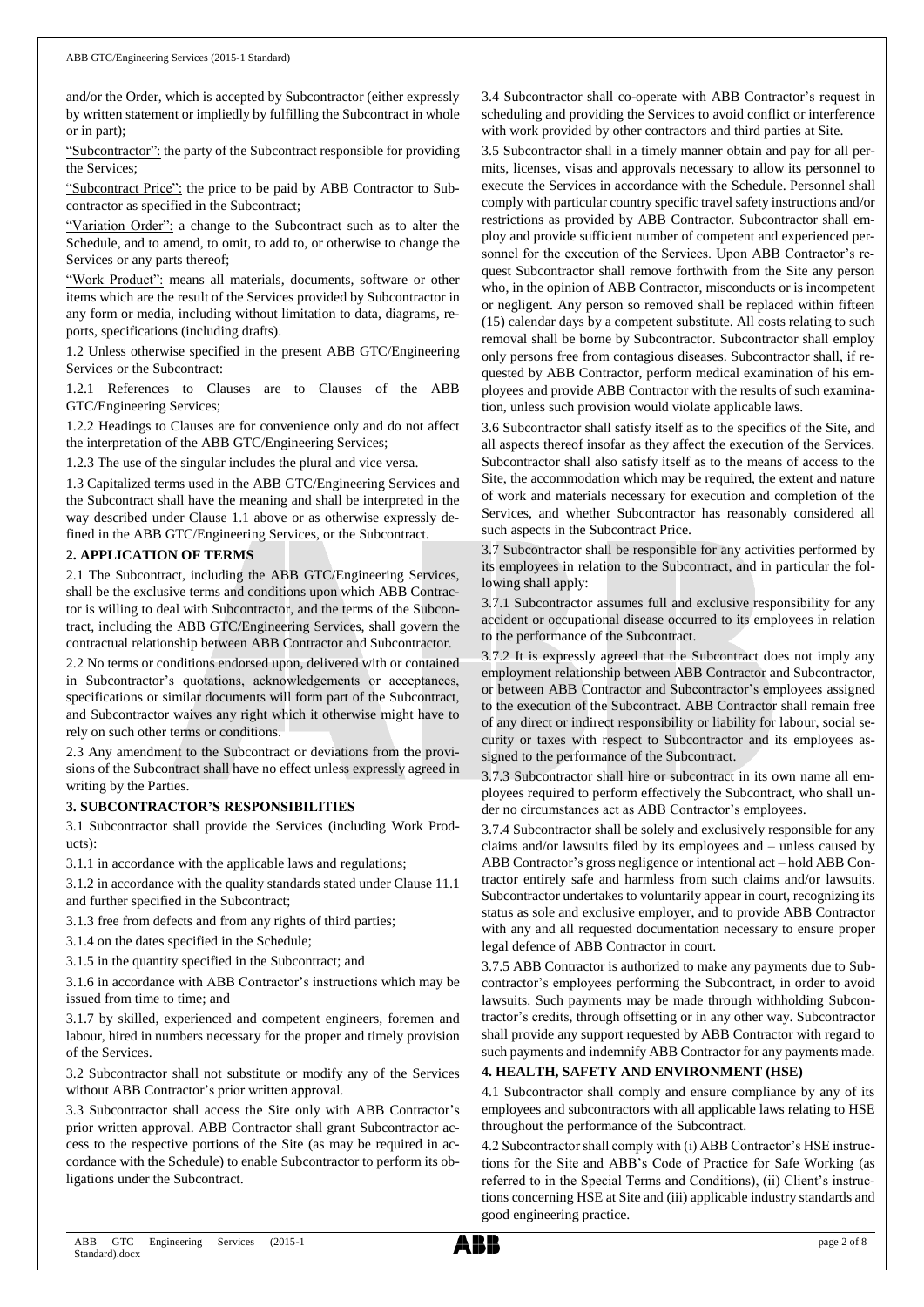4.3 Subcontractor shall ensure that all its personnel, and its subcontractors' personnel, working on Site shall have received relevant training and induction before being allowed to work on Site. Subcontractor shall immediately remove from Site any person who, in ABB Contractor's opinion, fails to comply with the provisions of the relevant legislation, regulations and rules as appropriate or such other HSE legislation, which from time to time may be in force.

4.4 Subcontractor shall be solely responsible for the health and safety of all its employees and subcontractors at Site and shall immediately advise ABB Contractor and the relevant authority, if so required, of the occurrence of any accident, incident or near-miss on or about the Site or otherwise in connection with the provision of the Services. Within twenty four (24) hours after the occurrence of any such accident, incident or near-miss, Subcontractor shall furnish ABB Contractor with a written report, which shall be followed within fourteen (14) calendar days by a final report. Subcontractor shall also provide such a report to the appropriate authority when required. This procedure shall not relieve Subcontractor from the full responsibility to protect persons and property, and from its liability for damages.

### **5. VARIATION ORDERS**

ABB Contractor may issue, in the standard form provided in the Annexes, Variation Orders to Subcontractor to alter the Schedule, to amend, omit, add to, or otherwise change the Services or any parts thereof. Subcontractor shall carry out such Variation Orders only upon receipt of written Variation Order and continue to be bound by the provisions of the Subcontract. The value of each Variation Order shall then be added to or deducted from the Subcontract Price, as appropriate; agreed unit prices shall continue to apply. The Variation Order shall, as the case may be, express the amount of time by virtue of which the Schedule shall be shortened or extended. Subcontractor shall not postpone or delay the performance of a Variation Order on the grounds of dispute, or that it is subject to acceptance by Subcontractor, or agreeing to the value amount, and/or time extension to Schedule.

## **6. PROVISION OF THE SERVICES**

6.1 Subcontractor shall provide the Services and meet the Schedule both as specified in the Subcontract. Partial performance is not accepted unless confirmed or requested by ABB Contractor in writing.

6.2 Subcontractor shall submit for ABB Contractor's approval a detailed execution plan (including agreed milestones as specified in the Subcontract) for the performance of the Subcontract and shall assist ABB Contractor with regard to the scheduling and planning process, and cooperate with ABB Contractor in all respects of the Subcontract scheduling and planning.

6.3 Unless requested otherwise, Subcontractor shall at least monthly in the form requested by ABB Contractor, report the status of the provision of the Services. Subcontractor shall anticipate that the Services may be interfered with or incidentally delayed from time to time due to concurrent performance of work by others. The report shall be provided to ABB Contractor within five (5) calendar days from the end of the month covered by the report. If the provision of the Services or any part thereof is behind the Schedule, Subcontractor shall submit in writing a recovery plan specifying its activities for reaching compliance with the Schedule. Upon ABB Contractor's request, Subcontractor shall provide ABB Contractor at any time with all information regarding the provision of the Services. ABB Contractor shall have the right to withhold payments under the Subcontract if Subcontractor fails to submit any of the reports.

6.4 Subcontractor must indicate latest at the time of acceptance of the Subcontract the customs tariff numbers of the country of consignment and the countries of origin for all Services. For controlled Services, the relevant national export control numbers must be indicated and, if the Services are subject to U.S. export regulations, the U.S. Export Control Classification Numbers (ECCN) or classification numbers of the International Traffic In Arms Regulations (ITAR) must be specified. Proofs of preferential origin as well as conformity declarations and marks of the country of consignment or destination are to be submitted without being requested; certificates of origin upon request.

### **7. TIME FOR PROVIDING THE SERVICES, DELAY**

7.1 If Subcontractor does not comply with the Schedule, ABB Contractor reserves the right to instruct Subcontractor in writing to expedite its performance under the Subcontract. Subcontractor shall take such measures (in accordance with ABB Contractor's instructions) as required for acceleration of progress so as to complete the provision of the Services, or the relevant part thereof, on time. Subcontractor shall not be entitled to any additional payment for taking such steps to accelerate the work to meet the Schedule. Subcontractor shall notify ABB Contractor in writing within twenty four (24) hours of the occurrence and cause of any delay and also to make every effort to minimise or mitigate the costs or the consequences of such delay.

7.2 If Subcontractor fails to provide the Services in accordance with the Schedule, Subcontractor shall pay liquidated damages to ABB Contractor for this default. The liquidated damages shall be payable at a rate specified in the Subcontract. Subcontractor shall pay the liquidated damages upon written demand or upon receipt of an invoice from ABB Contractor. The amount of liquidated damages may be deducted by ABB Contractor from any payments due or which may become due to Subcontractor without prejudice to any other recovery method. The payment of such liquidated damages shall not relieve Subcontractor from any of its obligations and liabilities under the Subcontract.

7.3 If the delay in providing the Services is such that ABB Contractor is entitled to maximum liquidated damages and if the Services are still not provided, ABB Contractor may in writing demand provision of the Services within a final reasonable period which shall not be less than one week.

7.4 If Subcontractor does not provide the Services within such final period and this is not due to any circumstance for which ABB Contractor is responsible, then ABB Contractor reserves the right to:

7.4.1 terminate the Subcontract pursuant to Clause 16 (Termination);

7.4.2 refuse any subsequent provision of the Services which Subcontractor attempts to make;

7.4.3 recover from Subcontractor any costs or expenditure incurred by ABB Contractor in obtaining the services in substitution from another Subcontractor;

7.4.4 claim in addition to liquidated damages under Clause 7 for any additional costs, losses or damages incurred whatsoever by ABB Contractor which are reasonably attributable to Subcontractor's failure to comply with the Subcontract.

7.5 ABB Contractor shall also have the right to terminate the Subcontract by notice in writing to the Subcontractor, if it is clear from the circumstances that there will occur a delay in providing the Services which under Clause 7 would entitle ABB Contractor to maximum liquidated damages.

### **8. MONITORING AND ACCEPTANCE OF THE SERVICES**

8.1 Subcontractor shall allow ABB Contractor and/or its authorised representatives to monitor the provision of the Services at any time.

8.2 Notwithstanding any monitoring, Subcontractor shall remain fully responsible for the Services' compliance with the Order. This applies whether or not ABB Contractor has exercised its right of monitoring and shall not limit Subcontractor's obligations under the Order. For the avoidance of doubt, monitoring of Services by ABB Contractor Customer and/or its authorised representatives shall in no event exempt Subcontractor from or limit Subcontractor's warranties or liability in any way.

8.3 ABB Contractor shall not be deemed to have accepted any Services until it has had a reasonable time to review them following completion or, in the case of a defective performance, until a reasonable time after such defective performance has become apparent. Such reasonable time period shall be determined by the specifics of the Services, the

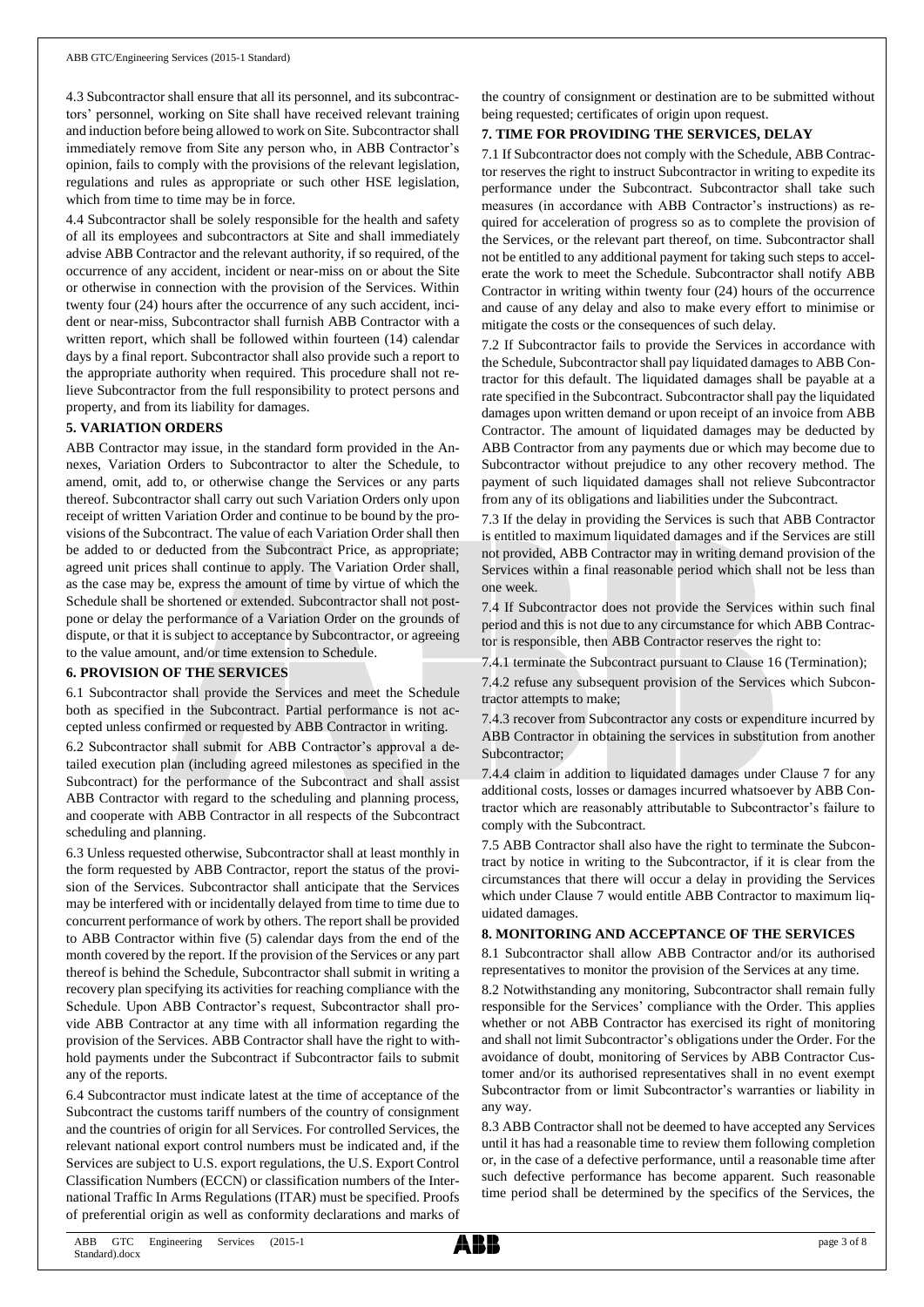defective performance and the circumstances of the provision of the Services.

#### **9. SUSPENSION OF THE SUBCONTRACT**

9.1 ABB Contractor shall have the right to suspend performance of the Subcontract at any time for convenience for a period of 90 calendar days in the aggregate without any compensation to Subcontractor. In case the suspension extends beyond 90 calendar days, Subcontractor shall be compensated by ABB Contractor for the direct and reasonable incurred costs of such suspension. The agreed time for performance of the Subcontract or the concerned part thereof shall be extended by the time period of the suspension.

9.2 If the suspension of the Subcontract is caused or requested by Client, Subcontractor shall be entitled only to a compensation as specified in the Subcontract and to the extent paid by Client.

9.3 Subcontractor shall suspend the performance of the Subcontract or any part thereof, including postponing the provision of the Services, for such times and in such manner as ABB Contractor considers necessary (i) for proper HSE or execution of the Subcontract, or (ii) due to any default by Subcontractor, in which case Subcontractor shall bear all costs and be liable for the delay arising from such suspension.

9.4 Subcontractor shall have no right to suspend performance of the Subcontract.

### **10. FORCE MAJEURE**

10.1 Neither Party shall be liable for any delay in performing or for failure to perform its obligations under the Subcontract if the delay or failure results from an event of "Force Majeure", provided that the affected Party serves notice to the other Party within five (5) calendar days from occurrence of the respective event of Force Majeure.

10.2 "Force Majeure" means the occurrence of any event which is unforeseeable and beyond the control of the Party affected that results in the failure or delay by such Party of some performance under the Subcontract, in full or part. Each Party shall use its reasonable endeavours to minimise the effects of any event of Force Majeure.

#### **11. WARRANTY**

11.1 Subcontractor warrants that the Services (including Work Products):

11.1.1 comply with the Subcontract, including but not limited to any specification as stipulated in the Subcontract, and according to the highest standards and in the manner and method recognized by good engineering practices;

11.1.2 are fit for the particular purpose of the Project, whether expressly or impliedly made known to Subcontractor in the Subcontract;

11.1.3 are free from defects; and

11.1.4 comply with Clauses 3.1.1 and 17 (Compliance, Integrity).

11.2 The warranty period shall be thirty six (36) months from acceptance of the Services.

11.3 In the event of a breach of warranty, the entire warranty period of Clause 11.2 shall be restarted upon Client's and/or ABB Contractor's written confirmation the Services are no longer defective.

11.4 In case of non-compliance with the warranty provided under this Clause 11, ABB Contractor shall be entitled to enforce one or more of the following remedies at Subcontractor's own expense and risk:

11.4.1 to give Subcontractor the opportunity to carry out any additional work necessary to ensure that the terms and conditions of the Subcontract are fulfilled within twenty (20) calendar days from ABB Contractor's notice;

11.4.2 to carry out (or to instruct a third party to carry out) any additional work necessary to make the Services comply with the Subcontract;

11.4.3 to obtain from Subcontractor prompt replacement of the noncompliant Services by other Services conforming with the Subcontract; 11.4.4 to refuse to accept any further provision of the Services, but without exemption from Subcontractor's liability for the defective Services;

11.4.5 to claim such costs and damages as may have been sustained by ABB Contractor as a result of Subcontractor's breach or failure;

11.4.6 to terminate the Subcontract in accordance with Clause 16.1.

11.5 The rights and remedies available to ABB Contractor and contained in the Subcontract are cumulative and are not exclusive of any rights or remedies available under warranty, at law or in equity.

### **12. PRICES, PAYMENT TERMS, INVOICING**

12.1 The Subcontract Price shall be deemed to cover the fulfilment by Subcontractor of all its obligations under the Subcontract and include the costs of the Services specified and the costs for everything, including but not limited to supervision, fees, taxes, duties, transportation, profit, overhead, licences, permits, and travel, whether indicated or described or not, which is necessary for the provision of the Services.

12.2 The prices stipulated in the Subcontract are fixed unless otherwise provided in a Variation Order.

12.3 The payment terms and the applicable procedures shall be specified in the Subcontract.

12.4 Subcontractor shall submit invoices complying with Subcontractor's and ABB Contractor's applicable local mandatory law, generally accepted accounting principles and ABB Contractor requirements set forth in the Subcontract, which shall contain the following minimum information: Subcontractor name, address and reference person including contact details (telephone, e-mail etc.); invoice date; invoice number; Order number (same as stated in the Order); Subcontractor number (same as stated in the Order); address of ABB Contractor; quantity; specification of Services supplied; price (total amount invoiced); currency; tax or VAT amount; tax or VAT number; Authorized Economic Operator and/or Approved Exporter Authorization number and/or other customs identification number, if applicable.

12.5 Invoices shall be accompanied by interim release of liens or privileges and shall be issued to ABB Contractor as stated in the Subcontract. Invoices shall be sent to the invoice address specified in the Subcontract. The submission of an invoice shall be deemed to be a confirmation by Subcontractor that it has no additional claims, except as may already have been submitted in writing, for anything that has occurred up to and including the last day of the period covered by such invoice. 12.6 Subcontractor shall make payment in due time for all equipment

and labour used in, or in connection with, the performance of the Subcontract in order to avoid the imposition of any lien or privilege against any portion of the Services and/or the Project. In the event of the imposition of any such lien or privilege by any person who has supplied any such equipment or labour, or by any other person claiming by, through or under Subcontractor, Subcontractor shall, at its own expense, promptly take any and all action as may be necessary to cause such lien or privilege to be released or discharged. Subcontractor shall furnish satisfactory evidence, when requested by ABB Contractor, to verify compliance with the above. In the alternative, ABB Contractor may pay to release the lien and withhold such amounts from Subcontractor.

12.7 ABB Contractor shall have the right to withhold the whole or part of any payment to Subcontractor which, in the opinion of ABB Contractor, is necessary for protection of ABB Contractor from loss on account of claims against Subcontractor, or failure by Subcontractor to make due payments to its sub-suppliers or employees, or not having paid taxes, dues and social insurance contributions. ABB Contractor reserves the right to set off such amount owed to Subcontractor, or withhold payment for Services not provided in accordance with the Subcontract. However, Subcontractor shall not be entitled to set off any amounts owed by ABB Contractor to Subcontractor, unless prior approval has been granted by ABB Contractor in writing.

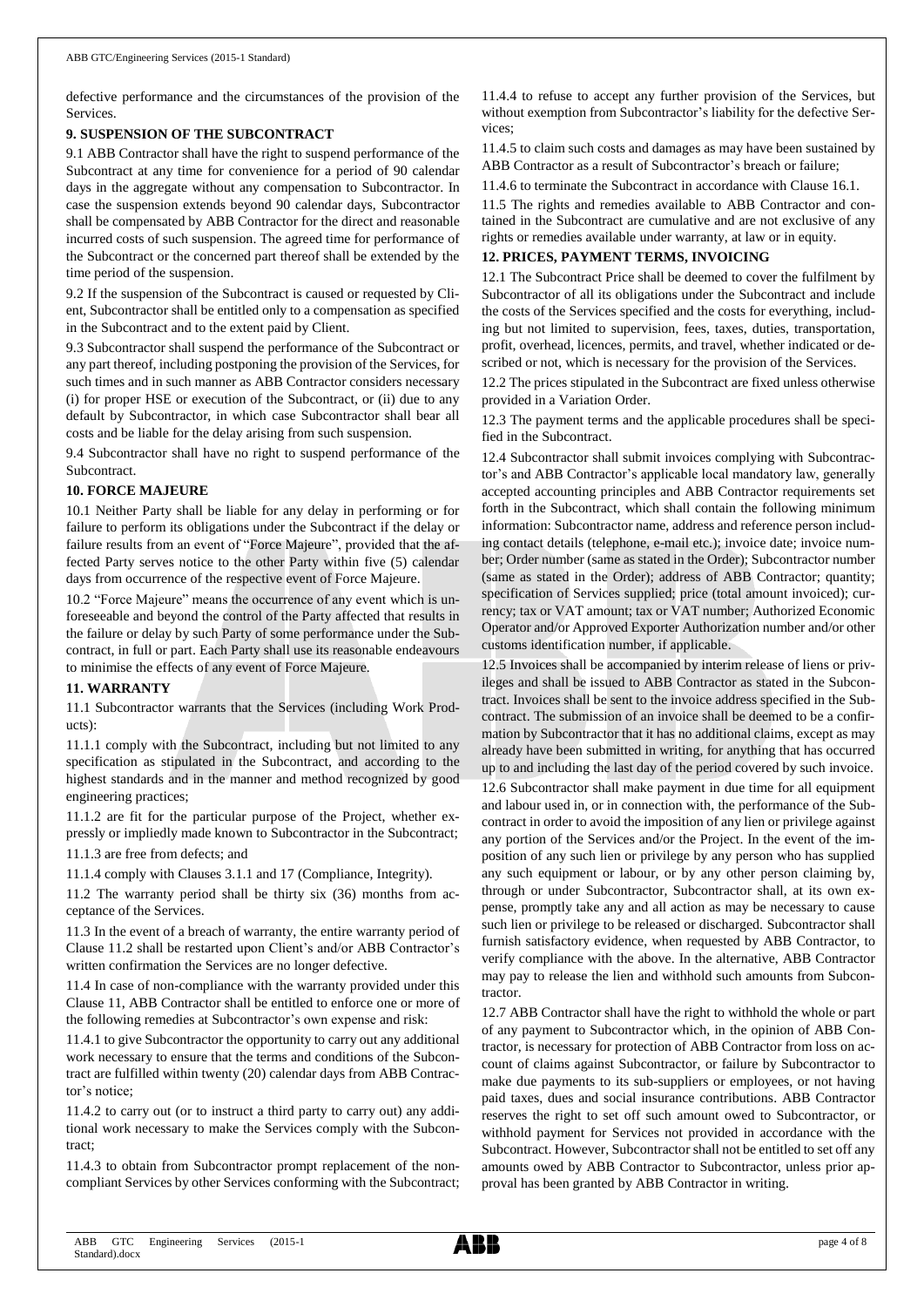### **13. INTELLECTUAL PROPERTY**

13.1 Subcontractor assigns herewith to ABB Contractor full ownership rights in and to any Intellectual Property in the Work Products arising from the Services for the full duration of such rights, wherever in the world enforceable. Subcontractor further agrees to execute, upon ABB Contractor's request and at its cost, all further documents and assignments and do all such further things as may be necessary to perfect ABB Contractor's ownership title to the Intellectual Property or to register ABB Contractor as owner of the Intellectual Property with any registry, including but not limited to governmental registration authorities or private registration organisations.

13.2 The Intellectual Property Rights in any Work Products created by or licensed to Subcontractor prior to the Effective Date or outside of the Subcontract, and any subsequent modifications to the same ("Pre-Existing Works") will remain vested in Subcontractor or the respective third party owner. To the extent that Pre-Existing Works are embedded in any Work Products delivered by Subcontractor, ABB Contractor and its Affiliates shall have a worldwide, irrevocable, perpetual, transferrable, non-exclusive, royalty-free licence with rights to sublicense to use the Pre-Existing Works as part of such Work Products, including the right to further improve, develop, market, distribute, sub-license, exploit or otherwise use the Work Products containing such Pre-Existing Works.

## **14. LIABILITY AND INDEMNITY**

14.1 Subcontractor shall indemnify ABB Contractor against all liabilities, losses, damages, injuries, cost, expenses, actions, suits, claims, demands, charges or expenses whatsoever arising in connection with death or injury suffered by persons employed by Subcontractor or any of its sub-suppliers.

14.2 Without prejudice to applicable mandatory law or unless otherwise agreed between the Parties, Subcontractor shall compensate/indemnify ABB Contractor and Client for all liabilities, losses, damages, injuries, cost, actions, suits, claims, demands, charges or expenses whatsoever arising out of or in connection with the performance of the Subcontract and/or the Services (i) for Subcontractor's breaches of the Subcontract, and (ii) for any claim made by a third party (including employees of Subcontractor) against ABB Contractor in connection with the Services and to the extent that the respective liability, loss, damage, injury, cost or expense was caused by or arises from acts or omissions of Subcontractor and/or from the Services.

14.3 In the event of infringements of third party Intellectual Property Rights caused by or related to the Services and/or the Work Products:

14.3.1 Subcontractor shall reimburse ABB Contractor and Client for any liabilities, losses, damages, injuries, costs and expenses (including without limitation to any direct, indirect, or consequential losses, loss of profit and loss of reputation, and all interest, penalties and legal and other professional costs and expenses) arising out of such infringement. This obligation does not limit any further compensation rights of ABB Contractor or Client;

14.3.2 Without prejudice to ABB Contractor's right under the Subcontract, Subcontractor shall, upon notification from ABB Contractor at Subcontractor's cost (i) procure for ABB Contractor the right to continue using the Work Products; (ii) modify the Work Products so that they cease to be infringing; or (iii) replace the Work Products by noninfringing Work Products.

14.4 Subcontractor shall be responsible for the acts, omissions, defaults, negligence or obligations of any of its sub-suppliers, its agents, servants or workmen as fully as if they were the acts, omissions, defaults, negligence or obligations of Subcontractor.

14.5 ABB Contractor reserves the right to set off any indemnity/liability claims under the Subcontract against any amounts owed to Subcontractor.

14.6 For any indemnity obligations, Subcontractor shall defend ABB Contractor at its cost against any third party claims upon ABB Contractor's request.

## **15. INSURANCE**

15.1 Subcontractor shall maintain as required in the Special Terms and Conditions and at its expense with reputable and financially sound insurers acceptable to ABB Contractor the following type of insurances: professional liability insurance, public liability insurance, statutory worker's compensation/employer's liability insurance.

15.2 All insurance policies shall be endorsed to include ABB Contractor as additional insured and provide a waiver of insurer's right of subrogation in favour of ABB Contractor. Subcontractor shall no later than Effective Date provide to ABB Contractor certificates of insurance covering such policies as well as confirmation that premiums have been paid. Subcontractor shall also provide upon ABB Contractor's request copies of such insurance policies.

15.3 In case of loss and damage related to the covers in Clause 15, any and all deductibles shall be for Subcontractor's account.

15.4 Subcontractor shall furnish notice to ABB Contractor within thirty (30) calendar days of any cancellation or non-renewal or material change to the terms of any insurance.

15.5 All Subcontractor policies (except worker's compensation/employer's liability) shall be considered primary insurance and any insurance carried by ABB Contractor shall not be called upon by Subcontractor's insurers to contribute or participate on the basis of contributing, concurrent, double insurance or otherwise.

15.6 Should Subcontractor fail to provide insurance certificates and maintain insurance according to Clause 15, ABB Contractor shall have the right to procure such insurance cover at the sole expense of Subcontractor.

15.7 Any compensation received by Subcontractor shall be applied towards the replacement and/or restoration of the Services.

15.8 Nothing contained in this Clause 15 shall relieve Subcontractor of any liability under the Subcontract or any of its obligations to make good any loss or damage. The insured amounts can neither be considered nor construed as a limitation of liability.

### **16. TERMINATION**

16.1 Without prejudice to any other rights or remedies to which ABB Contractor may be entitled, ABB Contractor may terminate the Subcontract in the event that:

16.1.1 Subcontractor commits a breach of its obligations under the Subcontract, and fails to remedy that breach within ten (10) calendar days (unless otherwise stated under the Subcontract) of receiving written notice from ABB Contractor requiring its remedy; or

16.1.2 subject to Clause 7.3, the maximum amount of liquidated damages payable by Subcontractor is reached, or, subject to Clause 7.5, it is clear from the circumstances that a delay will occur in providing the Services which would entitle ABB Contractor to maximum liquidated damages; or

16.1.3 Subcontractor fails to provide, in response to demand by ABB Contractor, adequate assurance of Subcontractor's future performance, whereby ABB Contractor shall be the sole judge of the adequacy of said assurance; or

16.1.4 there is any adverse change in the position, financial or otherwise, of Subcontractor, whereby and without limitation:

a) Subcontractor becomes insolvent; or

b) an order is made for the winding up of Subcontractor; or

c) documents are filed with a court of competent jurisdiction for the appointment of an administrator of Subcontractor; or

d) Subcontractor makes any arrangement or composition with its creditors, or makes an application to a court of competent jurisdiction for the protection of its creditors in any way; or

16.1.5 Subcontractor ceases, or threatens to cease, performing a substantial portion of its business, whether voluntarily or involuntarily, that has or will have an adverse effect on Subcontractor's ability to perform its obligations under the Subcontract; or

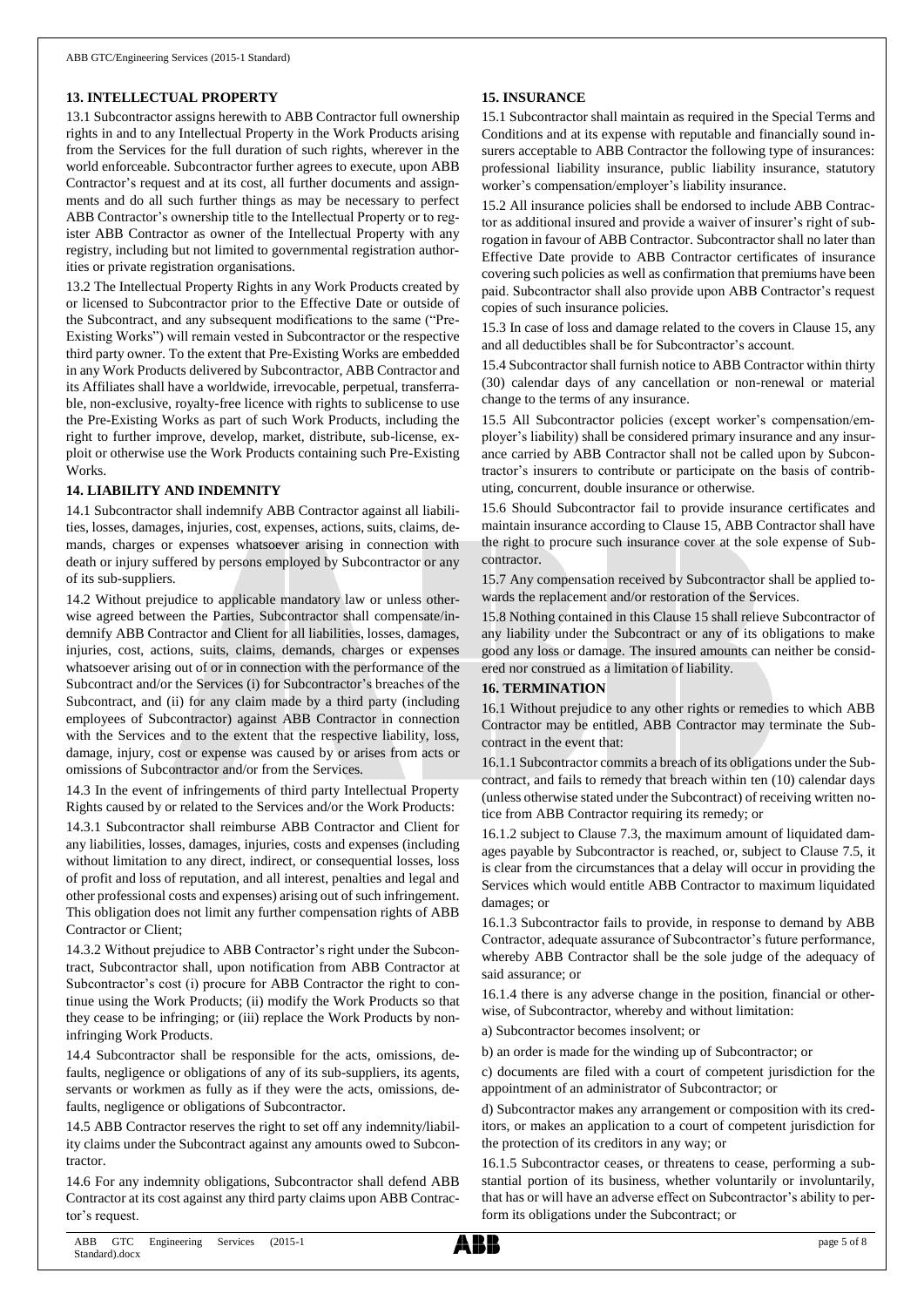16.1.6 any representation or warranty made by Subcontractor in the Subcontract is not true, or inaccurate and if such lack of truth or accuracy would reasonably be expected to result in an adverse impact on ABB Contractor, unless cured within ten (10) calendar days after the date of written notice of such lack; or

16.1.7 there is a change of control of Subcontractor.

16.2 Upon termination according to Clause 16.1, ABB Contractor shall be entitled to reclaim all sums which ABB Contractor has paid to Subcontractor under the Subcontract and to claim compensation for any costs, losses or damages incurred whatsoever in connection with such termination.

16.3 Upon termination according to Clause 16.1, ABB Contractor may complete the Subcontract or employ other suppliers to complete the Subcontract. Any such work shall be performed at Subcontractor's risk and expense.

16.4 Upon termination according to Clause 16.1, ABB Contractor shall have the right to enter into, and Subcontractor shall undertake to assign, any agreements with Subcontractor's sub-suppliers. Any costs related to such assignments of agreements with sub-suppliers from Subcontractor to ABB Contractor shall be for the account of Subcontractor.

16.5 ABB Contractor has the right to terminate the Subcontract or parts of the Subcontract without cause at any time with immediate effect at its sole discretion by written notice to Subcontractor. Upon receipt of such notice Subcontractor shall stop all provision of the Services and performance of the Subcontract unless otherwise directed by ABB Contractor. ABB Contractor shall pay Subcontractor for the Services provided. Subcontractor shall have no further claim for compensation due to such termination. Claims for compensation of loss of anticipated profits are excluded.

16.6 In case the Main Contract is terminated for reasons other than Subcontractor's performance and if ABB Contractor, as a result thereof, terminates the Subcontract, compensation to be paid to Subcontractor shall correspond to the compensation paid by Client to ABB Contractor for the respective part of the Subcontract.

16.7 On termination of the Subcontract, Subcontractor shall immediately deliver to ABB Contractor all copies of information or data provided by ABB Contractor to Subcontractor for the purposes of the Subcontract. Subcontractor shall certify to ABB Contractor that Subcontractor has not retained any copies of such information or data.

16.8 On termination of the Subcontract, Subcontractor shall immediately deliver to ABB Contractor all specifications, programs and other information, data, and Subcontractor Documentation regarding the Services which exist in any form whatsoever at the date of such termination, whether or not then complete.

16.9 Termination of the Subcontract, however arising, shall not affect or prejudice the accrued rights of the Parties as at termination, or the continuation of any provision expressly stated to survive, or implicitly surviving, termination.

### **17. COMPLIANCE, INTEGRITY**

17.1 Subcontractor shall provide the Services and/or Work Products in compliance with all relevant legislation, laws, rules, regulations, and codes of practice, guidance and other requirements of any relevant government or governmental agency. To the extent that such regulations are advisory rather than mandatory, the standard of compliance to be achieved by Subcontractor shall be in compliance with the generally accepted best practice of the relevant industry.

17.2 Subcontractor must comply with the ABB Lists of Prohibited and Restricted Substances and with the reporting and other requirements regarding Conflict Minerals made available under **[www.abb.com](http://www.abb.com/) – Supplying – Material Compliance** or otherwise and shall provide ABB Contractor with respective documents, certificates and statements if requested. Any statement made by Subcontractor to ABB Contractor (whether directly or indirectly, e. g. where applicable via the ABB Supplier Registration and Pre-Qualification System) with regard to materials used for or in connection with the Services and/or Work Products will be deemed to be a representation under the Subcontract.

17.3 Subcontractor represents and warrants that it is knowledgeable with, and is and will remain in full compliance with all applicable trade and customs laws, regulations, instructions, and policies, including, but not limited to, securing all necessary clearance requirements, proofs of origin, export and import licenses and exemptions from, and making all proper filings with appropriate governmental bodies and/or disclosures relating to the provision of services, the release or transfer of goods, hardware, software and technology to non U.S. nationals in the U.S., or outside the U.S., the release or transfer of technology and software having U.S. content or derived from U.S. origin software or technology.

17.4 No material or equipment included in or used for the Services and/or Work Products shall originate from any company or country listed in any relevant embargo issued by the authority in the country where the Services and/or Work Products shall be used or an authority otherwise having influence over the equipment and material forming part of the Services and/or Work Products. If any of the Services and/or Work Products are or will be subject to export restrictions, it is Subcontractor's responsibility to promptly inform ABB Contractor in writing of the particulars of such restrictions.

17.5 Both Parties warrant that each will not, directly or indirectly, and that each has no knowledge that the other Party or any third parties will, directly or indirectly, make any payment, gift or other commitment to its customers, to government officials or to agents, directors and employees of each Party, or any other party in a manner contrary to applicable laws (including but not limited to the U. S. Foreign Corrupt Practices Act and, where applicable, legislation enacted by member states and signatories implementing the OECD Convention Combating Bribery of Foreign Officials), and shall comply with all relevant laws, regulations, ordinances and rules regarding bribery and corruption. Nothing in the Subcontract shall render either Party or any of its Affiliates liable to reimburse the other for any such consideration given or promised.

17.6 Subcontractor herewith acknowledges and confirms that Subcontractor has received a copy of ABB's Code of Conduct and ABB's Supplier Code of Conduct or has been provided information on how to access both ABB Codes of Conduct online under **[www.abb.com/Integ](http://www.abb.com/Integrity)[rity](http://www.abb.com/Integrity)**. Subcontractor is obliged and agrees to perform its contractual obligations in accordance with both ABB Codes of Conduct, including but without limitation to all employment, health, safety and environmental requirements specified therein.

17.7 ABB has established the following reporting channels where Subcontractor and its employees may report suspected violations of applicable laws, policies or standards of conduct: Web portal: **[www.abb.com/Integrity](http://www.abb.com/Integrity) – Reporting Channels**; telephone and mail address: specified on this Web portal.

17.8 Any violation of an obligation contained in this Clause 17 shall be a material breach of the Subcontract. Either Party's material breach shall entitle the other Party to terminate the Subcontract with immediate effect and without prejudice to any further right or remedies under such Subcontract or applicable law.

17.9 Notwithstanding anything to the contrary contained in the Subcontract, Subcontractor shall, without any limitations, indemnify and hold harmless ABB Contractor from and against any liabilities, claim, proceeding, action, fine, loss, cost or damages arising out of or relating to any such violation of the above mentioned obligations and the termination of the Subcontract, or arising from export restrictions concealed by Subcontractor. With respect to export restrictions solely attributable to ABB Contractor's use of the Services and/or Work Products, the now said commitment shall only apply to the extent Subcontractor has knowledge of or reasonably should have been aware of such use.

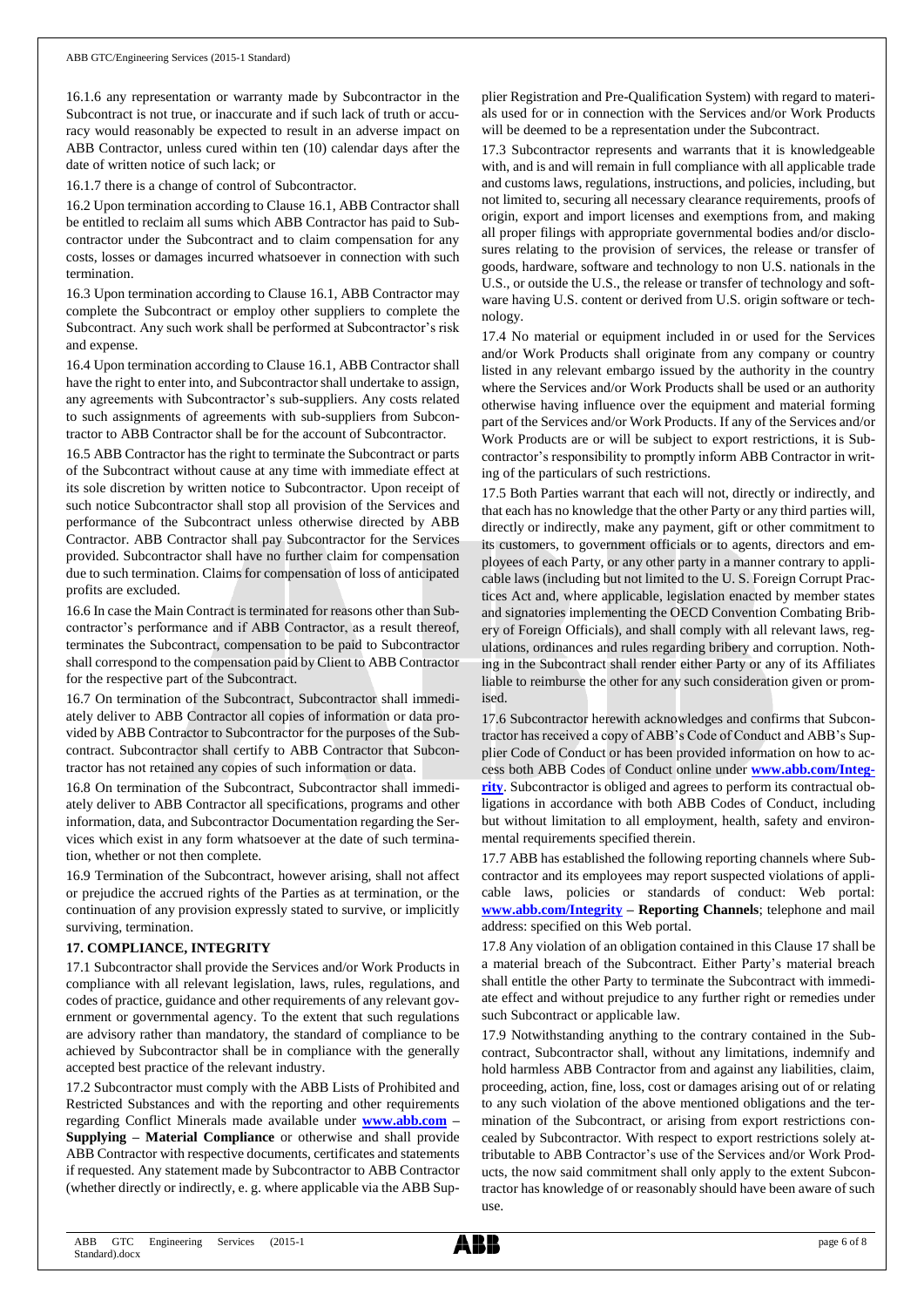### **18. ASSIGNMENT AND SUBCONTRACTING**

18.1 Subcontractor shall neither novate nor assign, subcontract, transfer, nor encumber the Subcontract nor any parts thereof (including any monetary receivables from ABB Contractor) without prior written approval of ABB Contractor.

18.2 ABB Contractor may at any time assign, novate, encumber, subcontract or deal in any other manner with all or any of its rights or obligations under the Subcontract.

## **19. NOTICES AND COMMUNICATION**

Any notice shall (unless otherwise agreed upon) be given in the language of the Subcontract by sending the same by registered mail, courier, fax or by e-mail to the address of the relevant Party as stated in the Subcontract or to such other address as such Party may have notified in writing to the other for such purposes. E-mail and fax notices expressly require written confirmation issued by the receiving Party. Electronic read receipts may not under any circumstances be deemed as confirmation of notice. Electronic signatures shall not be valid, unless expressly agreed in writing by duly authorised representatives of the Parties.

## **20. WAIVERS**

Failure to enforce or exercise, at any time or for any period, any term of the applicable ABB GTC/Engineering Services or the Subcontract does not constitute, and shall not be construed as, a waiver of such term and shall not affect the right later to enforce such term or any other term herein contained.

## **21. GOVERNING LAW AND DISPUTE SETTLEMENT**

21.1 The Subcontract shall be governed by and construed in accordance with the laws of the country (and/or the state, as applicable) of ABB Contractor's legal registration, however under exclusion of its conflict of law rules and the United Nations Convention on International Sale of Goods.

21.2 For domestic dispute resolution matters, whereby ABB Contractor and Subcontractor are registered in the same country, any dispute or difference arising out of or in connection with the Subcontract, including any question regarding its existence, validity or termination or the legal relationships established by the Subcontract, which cannot be settled amicably or by mediation, shall be submitted to the jurisdiction of the competent courts at the place of ABB Contractor's registration, unless other courts or arbitration are agreed in writing between the Parties.

21.3 For cross border dispute resolution matters, whereby ABB Contractor and Subcontractor are registered in different countries, unless agreed otherwise in writing between the Parties, any dispute or difference arising out of or in connection with the Subcontract, including any question regarding its existence, validity or termination or the legal relationships established by the Subcontract, which cannot be settled amicably or by mediation, shall be finally settled under the Rules of Arbitration of the International Chamber of Commerce by three arbitrators appointed in accordance with the said Rules. The place of arbitration shall be the location where ABB Contractor is registered, unless otherwise agreed in writing. The language of the proceedings and of the award shall be English. The decision of the arbitrators shall be final and binding upon both Parties, and neither Party shall seek recourse to an ordinary state court or any other authority to appeal for revisions of the decision.

## **22. CONFIDENTIALITY, DATA SECURITY,**

## **DATA PROTECTION**

## 22.1 Subcontractor shall:

22.1.1 Unless otherwise agreed in writing, keep in strict confidence all ABB Contractor Data and any other information concerning ABB Contractor's or its Affiliates' business, its products and/or its technologies which Subcontractor obtains in connection with the Services to be provided (whether before or after acceptance of the Subcontract). Subcontractor shall restrict disclosure of such confidential material to such of its employees, agents or subcontractors or other third parties as need to know the same for the purpose of the provision of the Services to ABB

Contractor. Subcontractor shall ensure that such employees, agents, subcontractors or other third parties are subject to and comply with the same obligations of confidentiality as applicable to Subcontractor and shall be liable for any unauthorized disclosures;

22.1.2 Apply appropriate safeguards, adequate to the type of ABB Contractor Data to be protected, against the unauthorised access or disclosure of ABB Contractor Data and protect such ABB Contractor Data in accordance with the generally accepted standards of protection in the related industry, or in the same manner and to the same degree that it protects its own confidential and proprietary information – whichever standard is higher. Subcontractor may disclose confidential information to "Permitted Additional Recipients" (which means Subcontractor's authorised representatives, including auditors, counsels, consultants and advisors) provided always that such Permitted Additional Recipients sign with Subcontractor a confidentiality agreement with terms substantially similar hereto or, where applicable, are required to comply with codes of professional conduct ensuring confidentiality of such information;

22.1.3 Not (i) use ABB Contractor Data for any other purposes than for providing the Services, or (ii) reproduce the ABB Contractor Data in whole or in part in any form except as may be required by the respective contractual documents, or (iii) disclose ABB Contractor Data to any third party, except to Permitted Additional Recipients or with the prior written consent of ABB Contractor;

22.1.4 Install and update at its own costs required adequate virus protection software and operating system security patches for all computers and software utilized in connection with providing the Services;

22.1.5 Inform ABB Contractor without delay about suspicion of breaches of data security or other serious incidents or irregularities regarding any ABB Contractor Data.

22.2 Subcontractor agrees that ABB Contractor shall be allowed to provide any information received from Subcontractor to any Affiliate of ABB Contractor. Subcontractor shall obtain in advance all necessary approval or consent for ABB Contractor to provide such information to ABB Contractor's Affiliates if such information is confidential for any reason or subject to applicable data protection or privacy laws and regulations.

22.3 In case the type of ABB Contractor Data affected is particularly sensitive and therefore, according to ABB Contractor's opinion, requires a separate confidentiality and non-disclosure agreement, Subcontractor agrees to enter into such agreement. The same applies with regard to data privacy topics which are not covered by this Clause 22 and which may require a separate data processing agreement according to applicable laws and regulations.

22.4 The obligations under this Clause 22 exist for an indefinite period of time and therefore shall survive the expiration or termination of the Subcontract for any reason.

## **23. SEVERABILITY**

The invalidity or unenforceability of any term or of any right arising pursuant to the Subcontract shall not adversely affect the validity or enforceability of the remaining terms and rights. The respective terms or rights arising pursuant to the Subcontract shall be given effect as if the invalid, illegal or unenforceable provision had been deleted and replaced by a provision with a similar economic effect to that of the deleted provision if this can be achieved by another provision.

### **24. SURVIVAL**

24.1 Provisions of the ABB GTC/Engineering Services which either are expressed to survive the termination of the Subcontract or from their nature or context it is contemplated that they are to survive such termination shall remain in full force and effect notwithstanding such termination.

24.2 The obligations set forth in Clauses 11 (Warranty), 14 (Liability and Indemnity) and 22 (Confidentiality, Data Security, Data Protection) shall survive expiration and termination of the Subcontract.